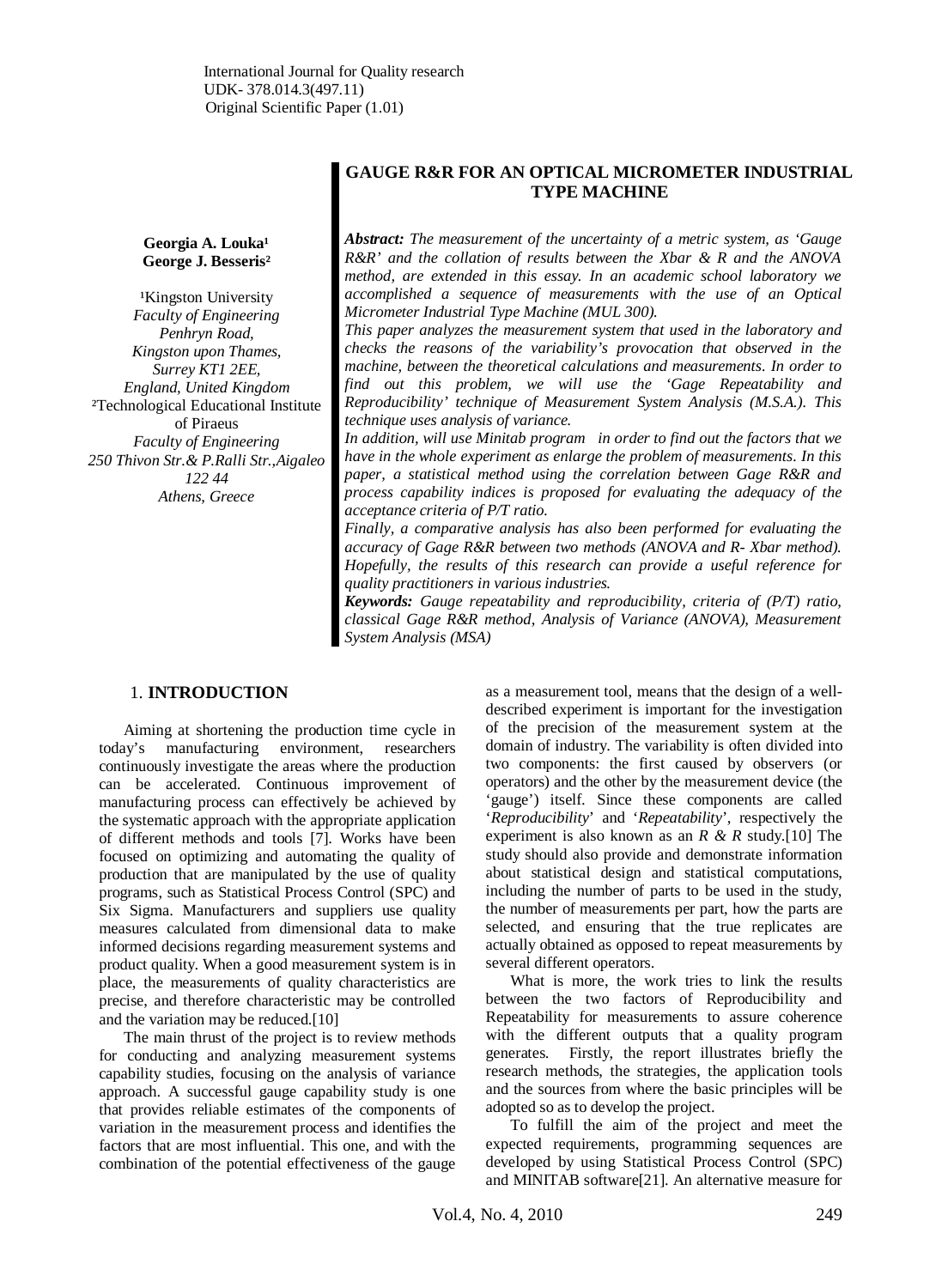

the gauge  $R \& R$  is proposed for this study, and it is shown that this may improve the perception of the quality of the measurement system markedly, especially with only a few observers.

# **2. LITERATURE REVIEW**

The literature review part of the thesis contains topics concerning Statistical Process Control (SPC), ongoing evolution and categories, state-of-the-art Statistical Methods approaches, definitions (Accuracy, Quality Control, Reliability, Reproducibility, etc.) / operations-calibration of the machine device for the experiment / measurement conditions, feature priorities / precedence constraints and basic principles of gage R&R all inspired from the domain of manufacturing industry.

The functions of the complex experiment are about to be presented in the same sequence as a standard number of observers examines an optical micrometer of industrial type. In the following sections will be reviewed the standard gage R&R experiment, will be provided an extended number of measurements in tables, and cite additional references for more complex design. Furthermore, some aspects of measurements systems, such as calibration and assessing linearity, are beyond the scope of the project.

Testing laboratories shall have and shall apple procedures for estimating of measurement. In certain cases the nature of the test method may preclude rigorous, metrologically and satistically valid, calculation of the repeatability and reproducibility of measurements. [8]

# **3. RESEARCH METHODOLOGY**

The following figures present an optic accurate micrometer to be studied of  $0.01 \mu m$  or  $0.0001 \mu m$ (MUL 300, SWITCZHERLAND), see Figure 1. Five operators participate to the machine calibration. While pieces to be measured are shown in Figures 2 ,3 & 4.



*Fig.1 Industrial Optic Accuracy Micrometer 0,01 ȝm*



*Fig.2 Exterior diameter measuremen of the above piece to be studied.*



*Fig.3 Prototype controller (on the left & controlled) to be examined (on the right) for internal diameter.*



*Fig.4 Axis for the external diameters measurement for mechanical equipment.*

For this study purposes we will follow the following stages:

- a) Metrological qualities (length reading, eye-piece scale control, scale adjustment)
- b) Conformity study (We will use gages blocks in the order to 10mm zero quality's (0).
- c) Sensitivity identification
- d) Study of Correctness
- e) Calibration Curve, corrections to  $0.1 \text{ }\mu\text{m}$
- f) Specify the Accuracy
- g) Measurement of pieces with parallel sides
- h) Measurement results that will include the following for each operator separately: the observation values on a table per measurement, the mean value of the above, the correction of the calibration, the corrected value, the maximum possible error and values width of the actual value.
- i) Study of the temperature effect that will include a table per operator with the observed initial value and the observed value after heating of the piece. These values difference will give us results required for the permissible temperature shift for a plate of 10mm.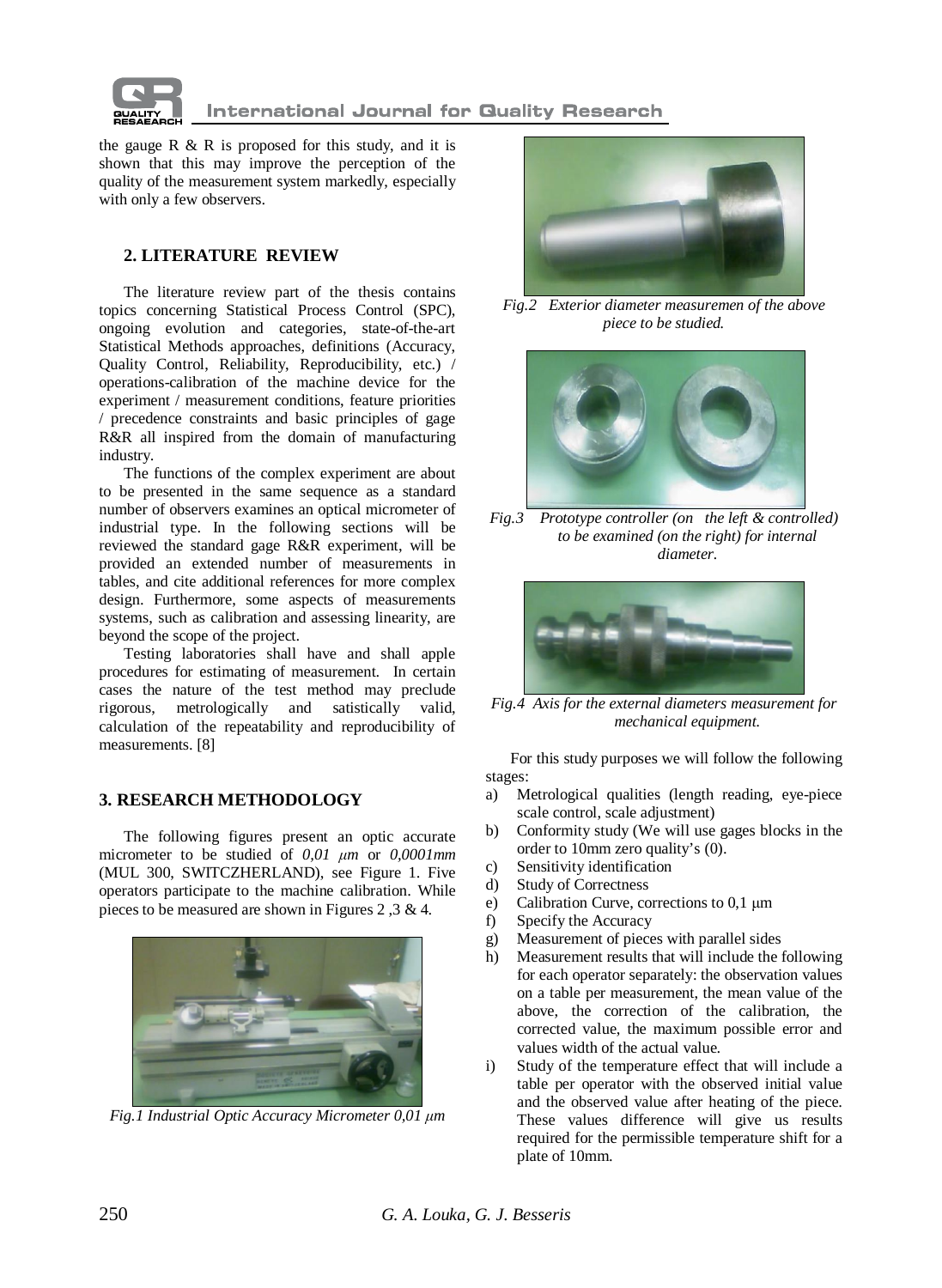

- j) Measurement of external diameter of a round piece (Fig. 2)
- k) Measurement of the ellipsoid of the axis (Fig. 4)
- 1) Measurement of the internal diameter (Fig. 3)<br>m) Statistical control of measurements Measure
- Statistical control of measurements Measurement analysis for all 5 operators, that is:
- 1. We will make  $\gamma$  measurement for the pieces to be studied with great care. Continuously, we will draw up a separate measurements table for each observer and will take mean measurements value for value Xi from the observers measurements.

In conclusion, it is worth underscoring that the objective proposed in this study to enhance the quality of EEIs by identifying the student needs was appropriately met.

| <b>PART</b>                  | 1 | $\overline{2}$ | 3 | <b>MEAN</b>      |
|------------------------------|---|----------------|---|------------------|
| <b>ST</b>                    |   |                |   |                  |
| <b>OPERATOR</b>              |   |                |   |                  |
| $1st$ Measure                |   |                |   |                  |
| $2nd$ Measure                |   |                |   |                  |
| $3rd$ Measure                |   |                |   |                  |
| 4 <sup>th</sup> Measure      |   |                |   |                  |
|                              |   |                |   |                  |
| $(AVG)$ <sup>Xp</sup>        |   |                |   | $x_i$            |
| $\underline{\text{(RNG)}}^R$ |   |                |   | $\overline{R_i}$ |

2. After the four first measurements have been made for all five operators, then we change codification for the same pieces and all five operators repeat measurements for the same pieces.

3. Then we will calculate mean value  $x_p$  from all five operators for each piece separately, as well as mean width value  $\mathbb{R}_p$  from five operators for each piece.

| $(AVG)$ <sup>X<sub>p</sub></sup> |  |  |
|----------------------------------|--|--|
| $(RNG)^R$                        |  |  |

4. Then we calculate formula:

$$
\frac{x_{i(\text{max})-\overline{X}_{i(\text{min})}}{2}
$$
 [9,11]

5. From mean value  $x_i$  for each operator, we will calculate  $\overline{X}_{DIFF} = X_{ii(max)} - x_{i(min)}$ 

6. From mean value  $R_i$  for each operator, we will

calculate  $R = R_{i(\text{max})} - R_{i(\text{min})}$ 7. Repeatability – Equipment Variation (EV) :  $EV =$ 

*R* x K*f* , where constant K*f* is obtained by tables depending on the repetitions number for each piece.

| <b>REPETITIONS</b> | KГ   |
|--------------------|------|
|                    | 4.56 |
|                    | 3,05 |

8. Reproducibility-Appraiser Variation (AV)

$$
\sqrt{\left[\left(\frac{1}{\chi_{\text{DIFF}}} \times k_z\right)^2 - \left(\frac{EV^2}{n \times r}\right)\right]}
$$

Where, n : number of pieces r : number of repetitions [9,11]

| RATORS<br>- 11 |  |
|----------------|--|
|                |  |

10. We calculate the total measurement of system's instability (Repeatability & Reproducibility (R & R) based on the formulae:

$$
R \& R = \sqrt{\left(EV^2 + AV^2\right)} \quad \text{[9,11]}
$$

11. We then calculate dissemination (Part Variation  $(PV)$ :

$$
PV = Rp \times K3 \qquad [9,11]
$$

Where K3 we obtain by table with respect to Measurement System Analysis.

| <b>NUMBER OF</b> | K3   |
|------------------|------|
| <b>PIECES</b>    |      |
| 2                | 3,65 |
| 3                | 2,70 |
| 4                | 2,80 |
| 5                | 2,08 |
| 6                | 1,93 |
|                  | 1,82 |
| 8                | 1,74 |
| 9                | 1,67 |
| 10               | 1,62 |

12. We calculate the total dissemination of the measurements (Total Variation (TV) :

$$
TV = \frac{\sqrt{(R \& R)^2 + PV^2}}{[9,11]}
$$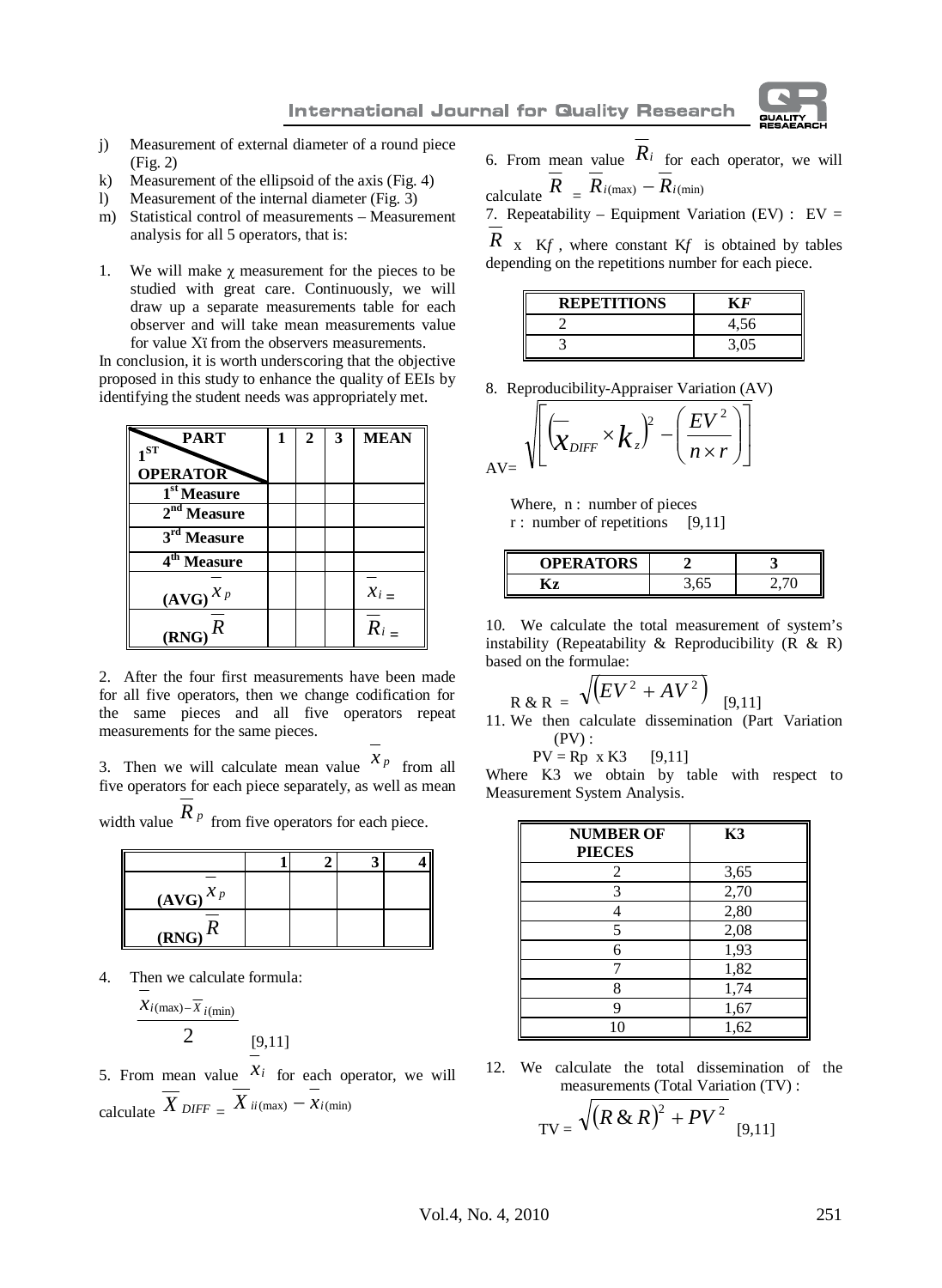

13. In the last step we calculate percentage % *R&R* from formula:

$$
\%R\&R = \left(\frac{R\&R}{TV}\right) \cdot \% \tag{9.11}
$$

n) Conclusions – Results

### **4. THE MEASUREMENT SYSTEM ANALYSIS (M.S.A.)**

Determining the capability of a measurement system is an important aspect of most process and quality improvement efforts. Indeed, in any activity involving measurements, some of the observed variability will arise from the units that are measured and some variability will be due to the measuring instrument or gauge.

The purposes of most measurement systems capability studies are to:

i. determine how much of the total observed variability is due to the gauge;

ii. isolate the sources of variability in the system; and

iii. assess whether the gauge is capable (that is, determine if it is suitable for use in the broader project or application).

In many measurement systems capability studies, the gauge is used to obtain replicate measurements on units by several different operators, for different set-ups, or for different time periods. In these types of studies, two components of measurement systems variability are frequently generated: repeatability and reproducibility.

Repeatability represents the variability from the gauge or measurement instrument when it is used to measure the same unit (with the same operator or set-up or in the same time period).

Reproducibility reflects the variability arising from different operators, set-ups, or time periods. These studies are often referred to as gauge repeatability and reproducibility (GR&R) studies.

Two methods commonly used in the analysis of a Gauge R&R study are:

- 1) Xbar & R method,an analysis of variance approach followed by estimation of the appropriate variance components; and
- 2) ANOVA method that relies on the range method to estimate the standard deviations of the components of gauge variability.

We focus on the analysis of variance approach because the method is easy and widely available to practitioners, it can be adapted to deal with very complex experiments, and it admits confidence interval estimates of the important components of gauge variability. Furthermore, the properties of these confidence intervals are reasonably well understood.[4]

In this phase we will use the Measurement System Analysis in order to check the reasons that cause the differences between the theoretical calculations and the measurements. It is because of the measurement organs that we use in the laboratory or because of the different operators that use it.

# **5. DESIGNING A GAUGE R&R EXPERIMENT**

A successful gauge capability study is one that provides reliable estimates of the components of variation in the measurement process and identifies the factors that are most influential. The study should also provide information about the potential effectiveness of the gauge as a measurement tool. Consequently, the design of the experiment is very important. Poor statistical design of the experiment can lead to a situation where the true variation in the measurement process is underestimated, and these results in an overly optimistic conclusion regarding gauge capability. Some important statistical design issues include the number of parts to be used in the study, the number of measurements per part, how the parts are selected, and ensuring that true replicates are actually obtained as opposed to repeat measurements [4].

A good general practice is to use many parts in the experiment with relatively few measurements each, as opposed to few parts with many measurements per part. There are several reasons for this recommendation. First, parts are typically selected from actual production and are representative of the material that the measurement system will encounter during routine operation. The gauge may exhibit less variability on a production unit that is near the centre of the manufacturing specifications than on product at the extremes of this specification. An extreme example of this is non-linearity of the gauge, which results in unstable or unreliable results beyond a certain operating region. Using a relatively large number of parts in the study increases the likelihood of detecting this problem. If we want to use "golden" or "standard" parts in a measurement systems capability study as opposed to production parts we must be very careful because that means that standard units may not share important product responses with the typical production units, and they might produce unexpected measurement errors. Alternatively, standard units typically exhibit less variability than production units with respect to key quality responses [4].Secondly, it is not unusual to find that the variance of the measurements is not constant, and often depends on the mean level of the product characteristic. This is unlikely to be detected if only a narrow range of good production parts or standard parts are used in the study. Sometimes visual inspection of the data can reveal this problem, but a better approach is to carefully analyze the residuals from a gauge capability experiment, using the same residual plots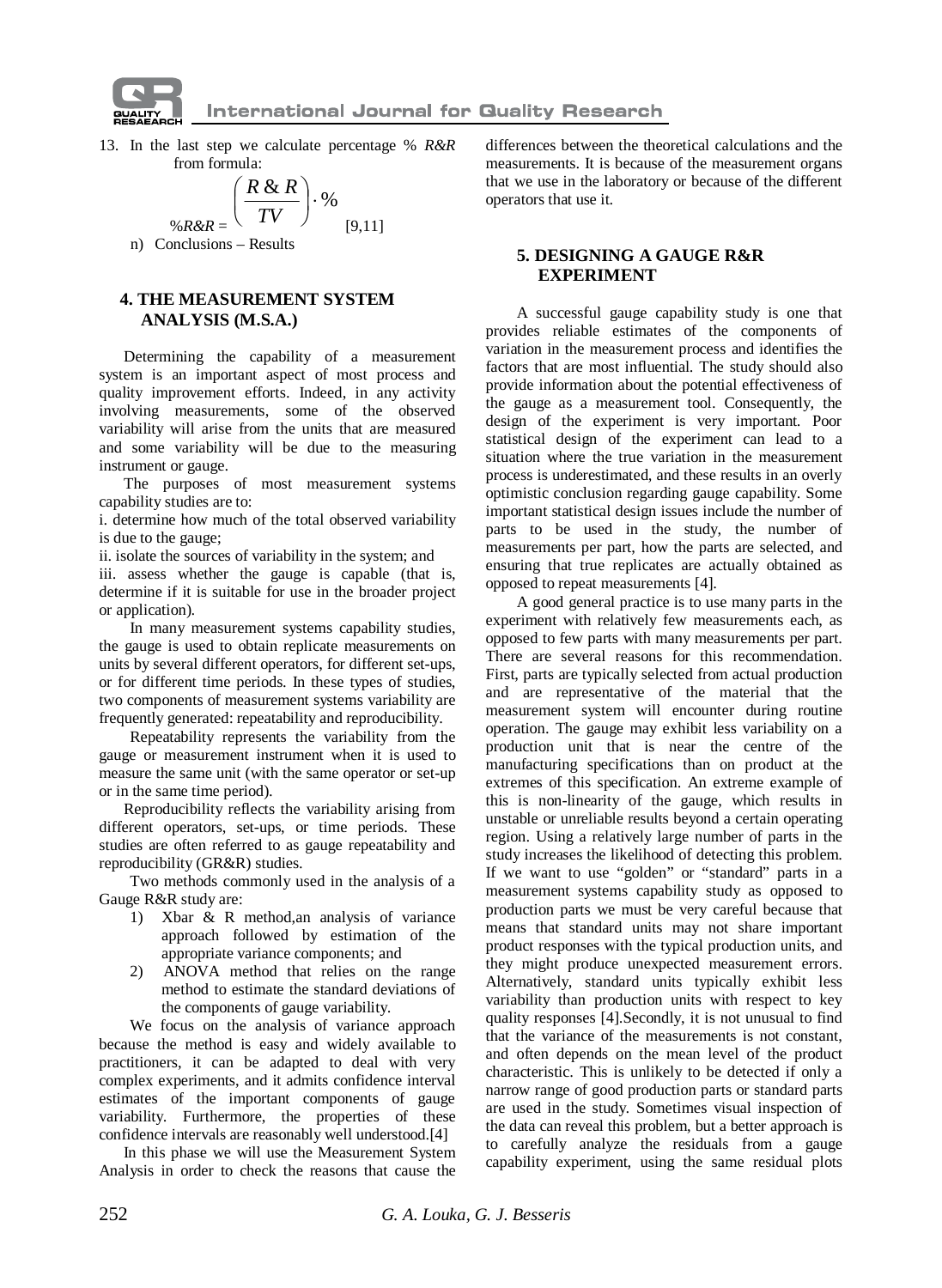

typically employed in any designed experiment. In particular, the plots of residuals versus the predicted response, residuals versus parts, residuals versus operators, and residuals versus time order all convey very specific diagnostic information. For example, an outward-opening funnel pattern on the plot of residuals versus time order suggests that variability in the measurement process is increasing with time, perhaps due to operator fatigue, an instrument that does not hold calibration or environmental factors such as temperature that may change over time and affect the performance of the gauge [4].Finally, when many measurements are to be made on the same part, our experience has been that operating personnel are less likely to perform complete replications of the measurement process or to completely randomize the order of the trials. Sometimes all measurements on a part will be taken successively without any change in measurement system setup. Some analysts refer to the repeatability component obtained in this manner as "static repeatability" while if complete replicates are performed the repeatability component is called "dynamic repeatability." We feel that it is important to use complete replicates and to conduct the trials in random order. Without complete replicates and randomization, we omit important sources of variability due to such factors as fixturing and positioning of the part, measurement tool alignment, batches of reagent in a chemical assay, or sources of variability that are associated with time.

Consequently, the "static" estimate of the repeatability component of measurement variability is overly optimistic. Using a relatively large number of parts and making few measurements on each part encourages true or complete replication as opposed to simply making repeat measurements [4].The number of parts and the number of operators to choose is an important consideration. A useful approach to these decisions is to consider the length of the confidence interval estimates of the relevant parameters that will result. A two-factor random design with only five operators provides very wide intervals. Unfortunately, there are no closed-form solutions for sample sizes that will tell us how many parts and how many operators to use to produce confidence intervals of a specified length at a stated confidence. However, a trial-and-error approach using preliminary estimates of the quantities in these equations and simulated data can be used to obtain reasonably good estimates of the required sample sizes [4].

# **6. THE EXPERIMENT FOR THE GAUGE R&R**

### **PART A:** *The Experiment*

A study was conducted to investigate the precision of measuring the length of three parallel plates, the internal diameter of three controllers and the external

diameter of three constructed axis using a certain optical micrometer industrial type machine with the accuracy at the range of  $0.001 \mu m$  or  $0.0001 \mu m$ . Five operators were randomly selected for the study.

Three constructed parts for each piece are randomly selected. Each operator measured each piece four times. So, the same characteristic will be measured four times with the same measurement organ from the same operator. The results of our measurements are listed in tables. The data is presented in the following section

### **I. Measurement of pieces with parallel sides**

We used the quality 0,0 of the Block-gauges. ( See Figure 5).

|                                         | $\overline{13}$<br>n.                |                                                | <b>SIZE</b>                                               |
|-----------------------------------------|--------------------------------------|------------------------------------------------|-----------------------------------------------------------|
| <b>TATALOG</b>                          | <b>POST</b>                          | Sizes and the                                  |                                                           |
|                                         |                                      | <b>IA</b><br><b>Ta</b><br>u<br>$-61$<br>$-100$ | т<br>×<br>$\overline{M}$<br>т<br>$\overline{\phantom{a}}$ |
| 388<br><b>LES</b><br><b>STE</b><br>5015 | 327<br>1344<br>M<br>105<br><b>Un</b> |                                                |                                                           |
|                                         |                                      | w<br>$\overline{u}$<br>Ŧ                       | ٠<br>z<br>×                                               |
| $\sim$<br>٠<br>×                        |                                      |                                                |                                                           |
|                                         | - 2                                  |                                                | х                                                         |
| ×                                       | ж                                    | $\overline{\mathbf{z}}$<br>$^{12}$             |                                                           |
|                                         |                                      | $-13.00$                                       | <b>Tache</b>                                              |
| ×                                       | $\overline{\phantom{a}}$             | w                                              |                                                           |
|                                         |                                      |                                                |                                                           |
|                                         |                                      |                                                |                                                           |

*Fig. 5 Block Gauges qualities 0,0.*

We choose the gauge block type 10 nominal dimension.( See figure 6).



*Fig.6 The Gauge block type 10 nominal dimension.*

Then each operator adjust the force for each experiment. (See Figure 7).



*Fig. 7 The adjustment of the force.*

Then the operators made the adjustment of the measuring instrument of zero to the 10 nominal dimensions. (See Figure 8 & 9).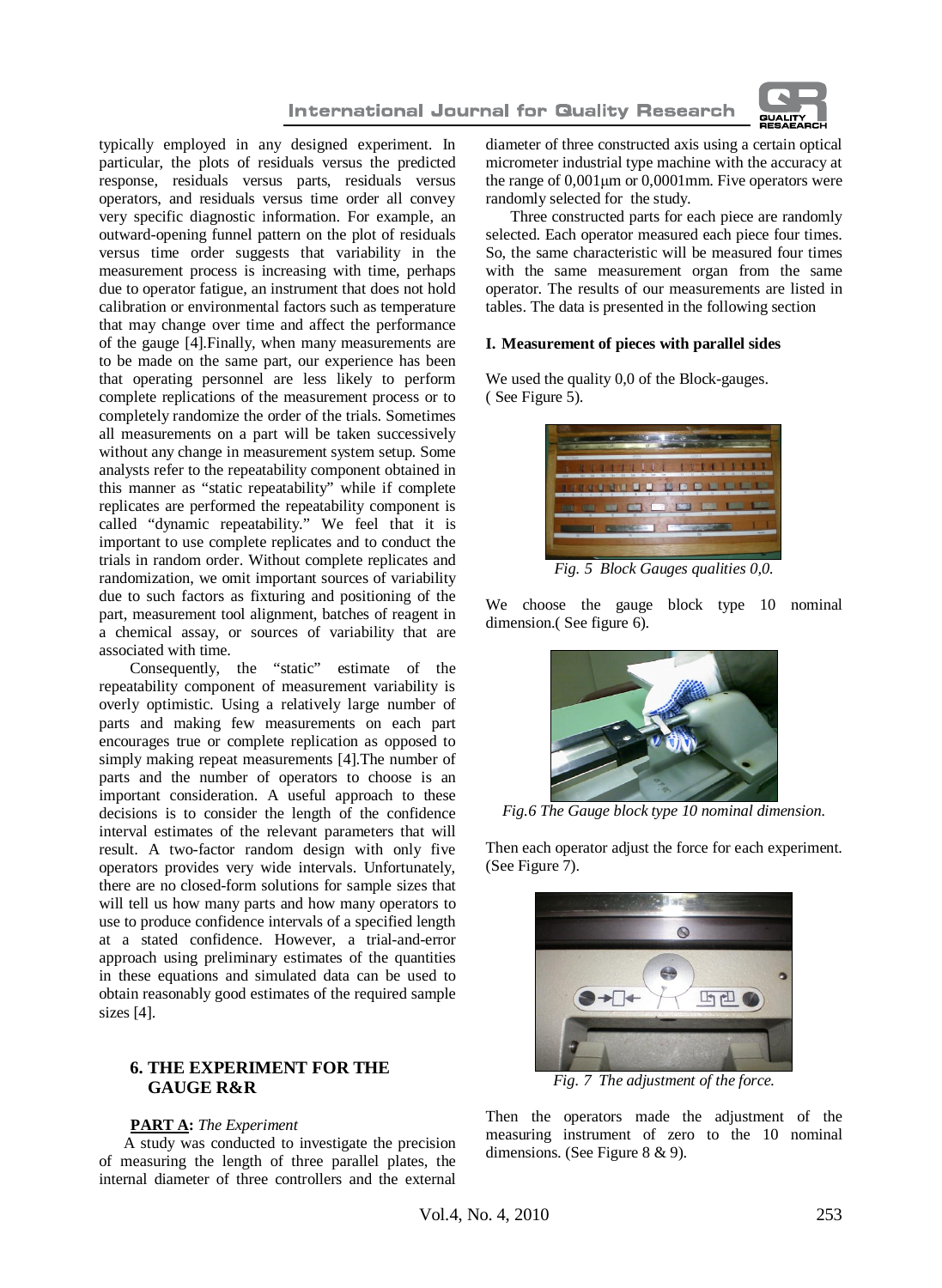



Fig.8 *The adjustment of the force of the measuring instrument.*



Fig. 9 *The zero adjustment (the calibration) of the measuring instrument, view from the optical micrometer eyepiece.*

Finally we re-adjusted the force and dismissed the air between the fixed and the movable contactor. (calibration).

### **II. External diameter of the cylinder**

The five operators must control the perpendicular (vertical) of the standard plate gauge. (See Figure 10).



*Fig.10 The vertical control of the plate gauge.*

 The operators to achieve the perpendicular must taken the less indication in the unit of  $\mu$ m, the unit which have also the diameter. (See Figure 11)



*Fig.11 The indicator for perpendicular of piece.*

**1. Diameter measurement**



*Fig.12 Axis measurement.*

### **2. Internal diameter**

The operators measured the internal diameter. Firstly, they calibrate the machine with an internal limit gauge 40mm, 20ºC (See Figure 13).



*Fig.13 The adjustment of the internal limit gauge.*

Then operators adjusted the counter force for the internal diameter measurement.(See Figure 14).



*Fig.14 The adjustment of the counter force of the machine.*

 In continuity, the operators rotated left and right the table (test desk) and received the index which had the greater diameter than all the other values. (See Figure 15).



*Fig.15 The indicator for the comparison of diameters*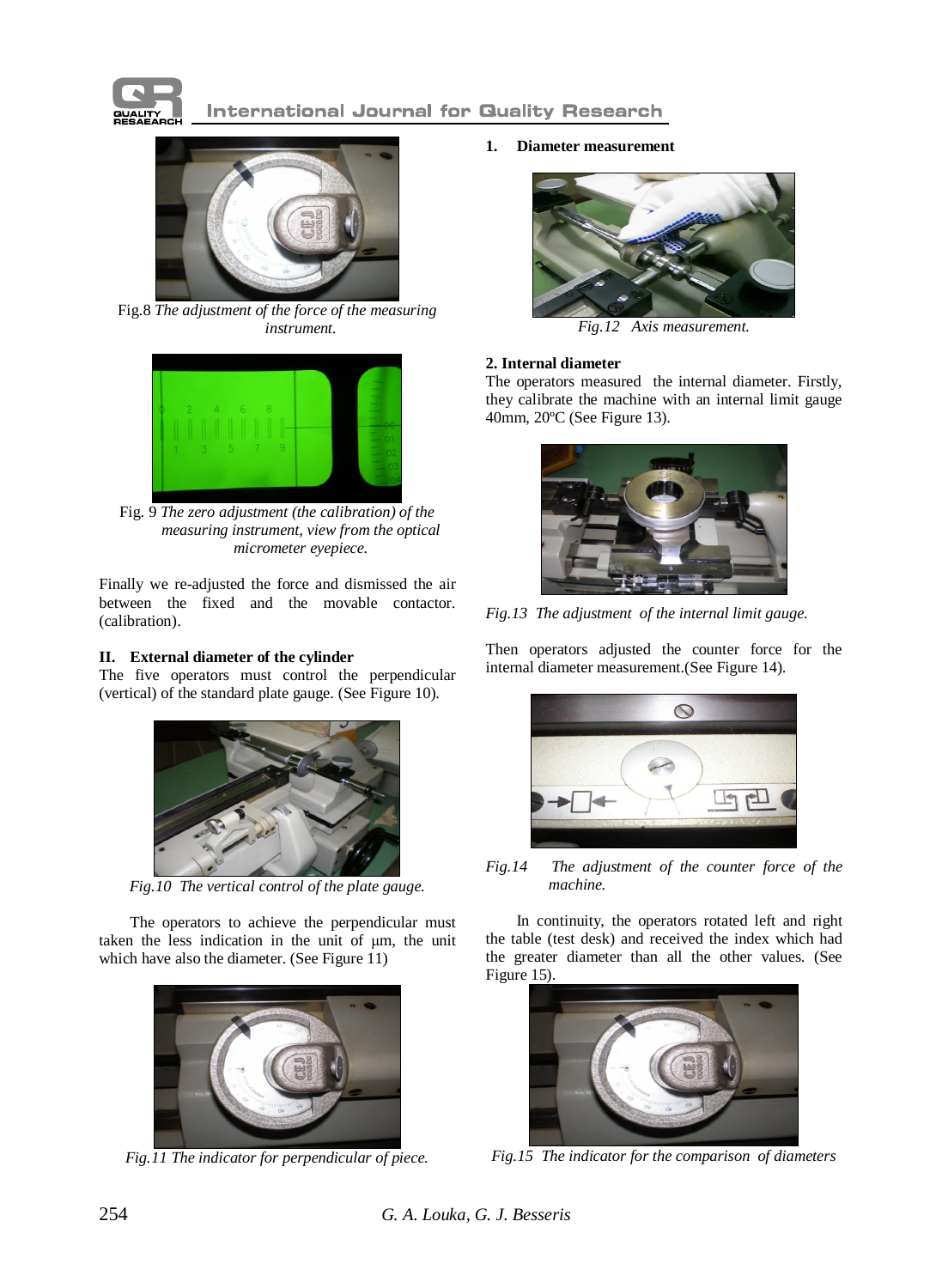

 The next tribune for the operators was to adjusted the position of the measurement piece in according to the x, y and z axis. (See Figure 19 in page 11).

 Then the operators measured the internal diameter of a construction piece (See Figure 16).



*Fig.16 The piece for the internal diameter measurement.*

|                         | C2             | C3                   |
|-------------------------|----------------|----------------------|
| Part                    |                | Operator Measurement |
| 1                       | 1              | 10,0000              |
| 1                       | 1              | 10,0004              |
| 1                       | 1              | 10,0003              |
| 1                       | 1              | 10,0002              |
| 1                       | $\overline{2}$ | 10,0000              |
| 1                       | 2              | 10,0004              |
| 1                       | 2              | 10,0003              |
| 1                       | $\overline{a}$ | 10,0003              |
| 1                       | з              | 10,0000              |
| 1                       | 3              | 10,0004              |
| 1                       | з              | 10,0006              |
| 1                       | з              | 10,0005              |
| 1                       | 4              | 10,0000              |
| 1                       | 4              | 10,0004              |
| 1                       | 4              | 10,0004              |
| 1                       | 4              | 10,0008              |
| 1                       | 5              | 10,0000              |
| 1                       | 5              | 10,0002              |
| 1                       | 5              | 10,0006              |
| 1                       | 5              | 10,0005              |
| 2                       | 1              | 10,0001              |
| $\overline{\mathbf{c}}$ | 1              | 10,0003              |
| $\overline{c}$          | 1              | 10,0004              |
| 2                       | 1              | 10,0003              |
| 3                       | 1              | 10,0000              |
| З                       | 1              | 10,0004              |
| з                       | 1              | 10,0001              |
| З                       | 1              | 10.0002              |
|                         |                |                      |

In order to probe which of the factors is playing role to our experiment, except the operators, the measurements and the machine. we will also. measurements and the machine, examine the factor of the temperature in the laboratory. So, the five operators will measure one piece, concretely one of the parallel plate, two times each of them in two different temperatures.

These raise in the temperatures of 21,6ºC and 22,7 ºC in our laboratory. The measurements of those responses will become with the same optical micrometer machine, in order to discover the quality and the accuracy of them.

| ÷  | C <sub>1</sub> | C <sub>2</sub> | C3          |
|----|----------------|----------------|-------------|
|    | Part           | Operator       | Measurement |
| 29 | 2              | 2              | 10,0003     |
| 30 | $\overline{2}$ | $\overline{a}$ | 10,0005     |
| 31 | $\overline{c}$ | $\overline{c}$ | 10,0002     |
| 32 | $\overline{2}$ | $\overline{c}$ | 10,0001     |
| 33 | 3              | 2              | 10,0000     |
| 34 | 3              | $\overline{c}$ | 10,0004     |
| 35 | з              | $\overline{c}$ | 10,0003     |
| 36 | 3              | $\overline{2}$ | 10,0001     |
| 37 | 2              | 3              | 10,0001     |
| 38 | 2              | 3              | 10,0003     |
| 39 | $\overline{2}$ | 3              | 10,0004     |
| 40 | 2              | 3              | 10,0005     |
| 41 | з              | 3              | 10,0004     |
| 42 | з              | з              | 10,0001     |
| 43 | 3              | 3              | 10,0002     |
| 44 | 3              | 3              | 10,0000     |
| 45 | 2              | 4              | 10,0001     |
| 46 | 2              | 4              | 10,0001     |
| 47 | 2              | 4              | 10,0000     |
| 48 | $\overline{2}$ | 4              | 10,0002     |
| 49 | 3              | 4              | 10,0003     |
| 50 | 3              | 4              | 10,0004     |
| 51 | з              | 4              | 10,0005     |
| 52 | 3              | 4              | 10,0001     |
| 53 | $\overline{2}$ | 5              | 10,0003     |
| 54 | 2              | 5              | 10,0003     |
| 55 | $\overline{2}$ | 5              | 10,0000     |
| 56 | 2              | 5              | 10.0002     |
| 57 | 3              | 5              | 10,0003     |
| 58 | з              | 5              | 10,0001     |
| 59 | 3              | 5              | 10,0001     |
| 60 | 3              | 5              | 10,0004     |

 *Table I Parallel Plate Measurement in Minitab Programme*

So, we will check which of those factors influences more the reliability and the reproducibility of this system we examine and we will presented all the results of the experiment with the use of Graphs and Reports of a statistic program for the domain of Quality, such as Minitab.[21]

In the table that follows (Table I) we have the

measurements that made the five operators for the first 10 parallel plates with four measurement for each part every operator, with the use of Minitab programme.[21] In the following table (Table II) we presented the measurement of a parallel plate with different temperature in the laboratory. Each operator measure two times the same part with the same temperature.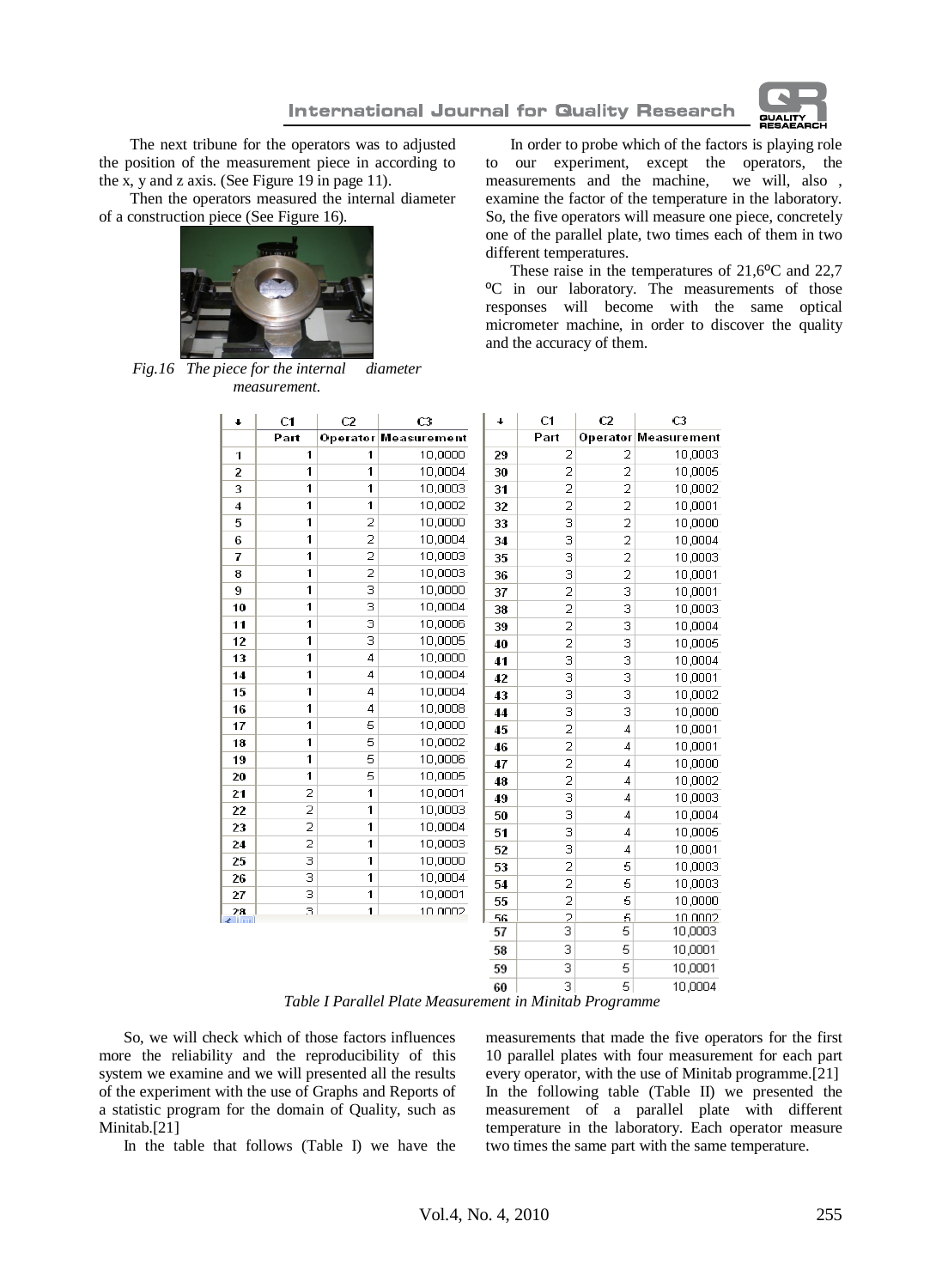

| ¢. | C1             | C <sub>2</sub> | C <sub>3</sub>                   | C4           |
|----|----------------|----------------|----------------------------------|--------------|
|    |                |                | Operator Temperature Measurement | <b>RESI1</b> |
| 1  | 1              | 21,6           | 10,0008                          | 0,0000500    |
| 2  | 1              | 21,6           | 10,0007                          | $-0.0000500$ |
| 3  | 1              | 22.7           | 10,0002                          | $-0,0000500$ |
| 4  | 1              | 22,7           | 10,0003                          | 0,0000500    |
| 5  | $\overline{2}$ | 21,6           | 10,0002                          | $-0,0002000$ |
| 6  | $\overline{2}$ | 21,6           | 10,0006                          | 0,0002000    |
| 7  | $\overline{2}$ | 22,7           | 10,0005                          | 0,0000500    |
| 8  | $\overline{2}$ | 22,7           | 10,0004                          | $-0,0000500$ |
| 9  | 3              | 21.6           | 10,0009                          | 0,0000000    |
| 10 | 3              | 21,6           | 10,0009                          | 0,0000000    |
| 11 | 3              | 22.7           | 10,0003                          | 0,0001000    |
| 12 | 3              | 22,7           | 10,0001                          | $-0,0001000$ |
| 13 | 4              | 21,6           | 10,0004                          | $-0,0001000$ |
| 14 | 4              | 21.6           | 10,0006                          | 0,0001000    |
| 15 | 4              | 22,7           | 10,0001                          | $-0.0001000$ |
| 16 | 4              | 22.7           | 10,0003                          | 0,0001000    |
| 17 | 5              | 21,6           | 10,0005                          | $-0.0001500$ |
| 18 | 5              | 21,6           | 10,0008                          | 0,0001500    |
| 19 | 5              | 22,7           | 10,0002                          | $-0,0002000$ |
| 20 | 5              | 22,7           | 10,0006                          | 0,0002000    |
|    |                |                |                                  |              |

*Table II.Temperature Measurement for a parallel plate in Minitab Programme*

Each of the five operators made four different measurements of the internal diameter of the 3 constructed controllers, with the same measurement

organ. So, we have the tables for each of the five operators with the use of the Minitab programme.[21]

| Table II Internal Diameter Measurements in Minitab Programme |  |  |  |  |
|--------------------------------------------------------------|--|--|--|--|
|--------------------------------------------------------------|--|--|--|--|

| ∔  | C1             | C2             | C3                   | $\ddot{\phantom{0}}$ | C <sub>1</sub> | ັ<br>C <sub>2</sub> | C3                   |
|----|----------------|----------------|----------------------|----------------------|----------------|---------------------|----------------------|
|    | Part           |                | Operator Measurement |                      | Part           |                     | Operator Measurement |
| 1  | 1              | 1              | 48,8040              | 29                   | 2              | 3                   | 48,8066              |
| 2  | 1              | 1              | 48,8062              | 30                   | 2              | 3                   | 48,7417              |
| 3  | 1              | 1              | 48,8044              | 31                   | 2              | 3                   | 48,8056              |
| 4  | 1              | 1              | 48,8044              | 32                   | 2              | 3                   | 48,8062              |
| 5  | 1              | 2              | 48,8049              | 33                   | 2              | 4                   | 48,8069              |
| 6  | 1              | $\overline{a}$ | 48,7421              | 34                   | 2              | 4                   | 48,8057              |
| 7  | 1              | 2              | 48,7408              | 35                   | 2              | 4                   | 48,8059              |
| 8  | 1              | $\overline{a}$ | 48,8049              | 36                   | 2              | 4                   | 48,8065              |
| 9  | 1              | З              | 48,7420              | 37                   | 2              | 5                   | 48,8061              |
| 10 | 1              | З              | 48.7410              | 38                   | 2              | 5                   | 48,8065              |
| 11 | 1              | З              | 48,8062              | 39                   | 2              | 5                   | 48,8065              |
| 12 | 1              | З              | 48,8054              | 40                   | 2              | 5                   | 48,8058              |
| 13 | 1              | 4              | 48,8055              | 41                   | 3              | 1                   | 48,8040              |
| 14 | 1              | 4              | 48,8054              | 42                   | З              | 1                   | 48,8062              |
| 15 | 1              | 4              | 48,8067              | 43                   | з              | 1                   | 48,8044              |
| 16 | 1              | 4              | 48,8055              | 44                   | з              | 1                   | 48,8044              |
| 17 | 1              | 5              | 48,8058              | 45                   | 3              | 2                   | 48,8049              |
| 18 | 1              | 5              | 48,8059              | 46                   | з              | 2                   | 48,7421              |
| 19 | 1              | 5              | 48,8053              | 47                   | 3              | $\overline{2}$      | 48,7408              |
| 20 | 1              | 5              | 48,8065              | 48                   | З              | 2                   | 48,8049              |
| 21 | 2              | 1              | 48,8049              | 49                   | 3              | 3                   | 48,7420              |
| 22 | 2              | 1              | 48,8053              | 50                   | З              | З                   | 48,7410              |
| 23 | 2              | 1              | 48,8043              | 51                   | 3              | 3                   | 48,8062              |
| 24 | $\overline{2}$ | 1              | 48,8051              | 52                   | з              | З                   | 48,8054              |
| 25 | 2              | 2              | 48.7414              | 53                   | з              | 4                   | 48,8055              |
| 26 | 2              | 2              | 48,8047              | 54                   | З              | 4                   | 48,8054              |
| 27 | 2              | 2              | 48,7407              | 55                   | З              | 4                   | 48,8067              |
| 28 | $\overline{a}$ | $\overline{z}$ | 48 8055              | 56                   | 3.             | 4                   | 48 8055              |

Below, we can see the measurements of the external diameter of the 3 constructed axis that made the five operators with four measurement for each part every operator with the use of Minitab programme.[21]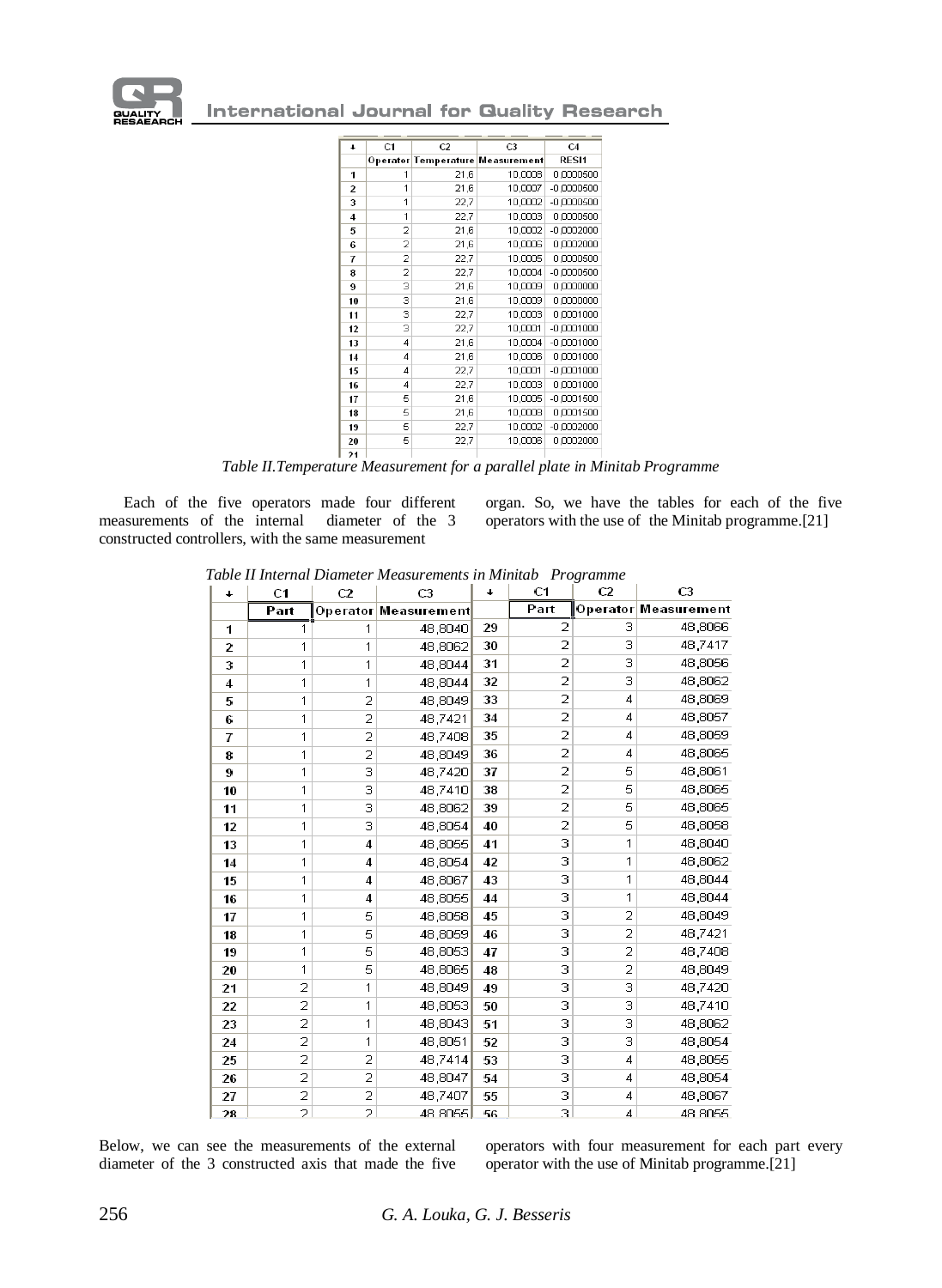

| таоге ни |                | External Diameter measurements in minimum 1 rogramme |                |    |                              |
|----------|----------------|------------------------------------------------------|----------------|----|------------------------------|
| ٠        | С1             | C2                                                   | C3             |    |                              |
|          | Part           | Measurement Operator                                 |                | ٠  | C1                           |
| 1        | 1              | 25,9954                                              | 1              |    | Part                         |
| 2        | 1              | 25,9952                                              | $\overline{1}$ | 29 | 2                            |
| 3        | 1              | 25,9956                                              | 1              | 30 | $\overline{2}$               |
| 4        | 1              | 25,9958                                              | $\overline{1}$ | 31 | 2                            |
| 5        | 1              | 25,9953                                              | 2              | 32 | $\overline{2}$               |
| 6        | $\mathbf{1}$   | 25,9955                                              | 2              | 33 | 2                            |
| 7        | 1              | 25,9957                                              | $\overline{2}$ | 34 | $\overline{z}$               |
| 8        | 1              | 25,9955                                              | $\overline{2}$ | 35 | 2                            |
| 9        | 1              | 25,9956                                              | з              | 36 | $\overline{2}$               |
| 10       | 1              | 25,9956                                              | з              | 37 | 2                            |
| 11       | 1              | 25,9949                                              | З              | 38 | 2                            |
| 12       | 1              | 25,9995                                              | з              | 39 | $\overline{z}$               |
| 13       | 1              | 25,9945                                              | 4              | 40 | 2                            |
| 14       | 1              | 25,9950                                              | 4              | 41 | з                            |
| 15       | 1              | 25,9962                                              | 4              | 42 | з                            |
| 16       | 1              | 25,9948                                              | 4              | 43 | 3                            |
| 17       | 1              | 25,9940                                              | 5              | 44 | з                            |
| 18       | 1              | 25,9948                                              | 5              | 45 | з                            |
| 19       | 1              | 25,9941                                              | 5              | 46 | З                            |
| 20       | 1              | 25,9950                                              | 5              | 47 | з                            |
| 21       | $\overline{2}$ | 25,9942                                              | $\overline{1}$ | 48 | з                            |
| 22       | 2              | 25,9948                                              | $\overline{1}$ | 49 | з                            |
| 23       | $\overline{2}$ | 25,9941                                              | $\overline{1}$ | 50 | З                            |
| 24       | 2              | 25,9958                                              | $\overline{1}$ | 51 | з<br>з                       |
|          | $\overline{z}$ | 25,9944                                              |                | 52 |                              |
| 25       | 2              | 25,9949                                              | 2              | 53 | з<br>з                       |
| 26       | $\overline{2}$ |                                                      | $\frac{2}{2}$  | 54 |                              |
| 27       |                | 25,9959                                              | $\overline{z}$ | 55 | з<br>$\overline{\mathbf{B}}$ |
| 28       | $\overline{a}$ | 25.9955                                              |                | 56 |                              |

 *Table III External Diameter Measurements in Minitab Programme*

In the chapter 'Conclusions', we will give all the results and the conclusions that occurred from the measurements that we made for the MSA method and concern the measurement system of the laboratory.

### **PART B:** *The Theory of the Experiment*

### *1. MEASUREMENT DEVICE*

### I. Scope of experiment

- Study of a device permitting length measurements in great accuracy.
- Study of metrological qualities of the device
- Study of some special measuring techniques.

### II. Technological study of the device

- 1. Principles
	- The item to be measured is placed between a firm and a load-supported mobile tip aided by a bolt system.

A millimetric scale connected to the load is dislocated towards a microscope equipped with a micrometric eyepiece permitting measurements 1/10 of micro. 2. Device description

- Careful reading of the manufacturer's instructions and identification of various components of the device.
- Please particularly note:

| +  | C1             | C2                   | C3                      |
|----|----------------|----------------------|-------------------------|
|    | Part           | Measurement Operator |                         |
| 29 | 2              | 25,9947              | з                       |
| 30 | $\overline{2}$ | 25,9942              | з                       |
| 31 | 2              | 25,9999              | З                       |
| 32 | $\overline{2}$ | 25,9953              | 3                       |
| 33 | 2              | 25,9941              | 4                       |
| 34 | $\overline{2}$ | 25,9953              | 4                       |
| 35 | $\overline{a}$ | 25,9946              | 4                       |
| 36 | $\overline{z}$ | 25,9944              | 4                       |
| 37 | 2              | 25,9949              | 5                       |
| 38 | 2              | 25,9943              | 5                       |
| 39 | $\overline{2}$ | 25,9954              | 5                       |
| 40 | 2              | 25,9961              | 5                       |
| 41 | з              | 25,9941              | $\overline{1}$          |
| 42 | з              | 25,9952              | 1                       |
| 43 | з              | 25,9946              | $\overline{1}$          |
| 44 | з              | 25,9943              | 1                       |
| 45 | з              | 25,9959              | 2                       |
| 46 | з              | 25,9952              | $\overline{2}$          |
| 47 | з              | 25,9947              | $\overline{\mathbf{c}}$ |
| 48 | з              | 25,9950              | $\overline{2}$          |
| 49 | з              | 25,9944              | $\overline{3}$          |
| 50 | з              | 25,9954              | 3                       |
| 51 | з              | 25,9961              | з                       |
| 52 | з              | 25,9949              | з                       |
| 53 | з              | 25,9941              | 4                       |
| 54 | з              | 25,9948              | 4                       |
| 55 | з              | 25,9953              | 4                       |
| 56 | Э              | 25.9946              | $\overline{\mathbf{A}}$ |

- o Arrangement of the original value and the role of microscope
- o The system posing a stable pressure on the measured to be item
- o Micrometric measurements system
- o Study the location of the system between the points and the "UNIVERSAL" bank.

### 3. Recommendations

- The device should be considered as a valuable item worth to receive gentle care and ought to be treated very carefully.
- Load dislodgement has to be done slowly to avoid impacts.
- Placement of the system between the points and the "UNIVERSAL" bank on the sliders has to be performed with great caution. A minimum impact would deform the sliders and cause great damage to the device's quality.
- x Always use the items to be measured, especially prototype plates, in clean hands without touching, if possible, those surfaces where the measurements are going to be made.

### *2. METROLOGICAL QUALITIES*

### 2.1. Length reading

 We put on the load allowing a distance of a few centimeters between the edges. We read the indication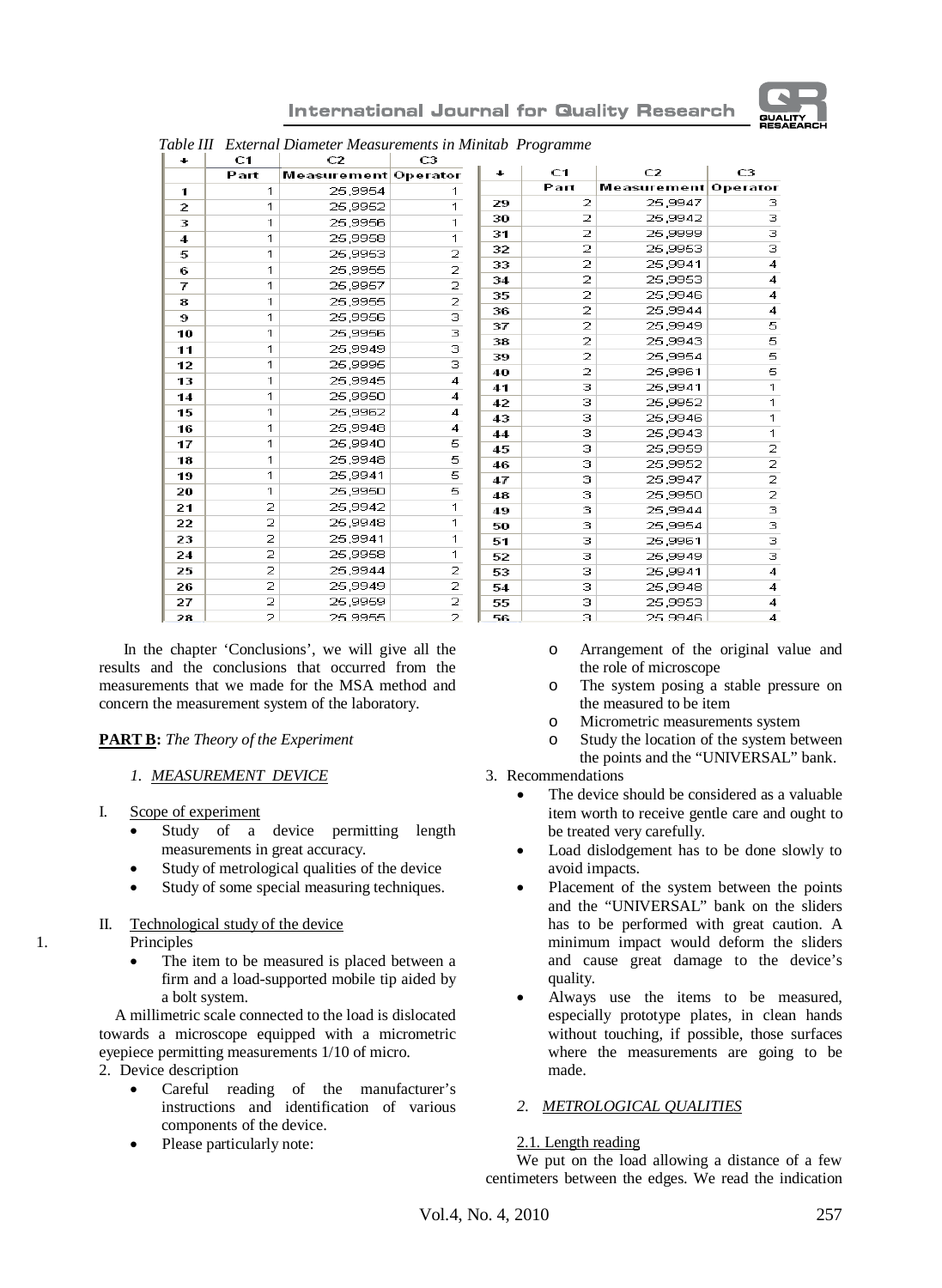

in centimeters on the external scale of the load. Using the rotary button at the right of the eyepiece we put the double notch located nearer at both sides' millimetric notches.We send decimal millimeter digit up or down from the double incision and then the next two digits/centimeter and millimeter of mm on the cyclic vernier and with an interference 1/10 of micro. Retain the load at this location and perform 10 consecutive adjustments. We compare the 10 readings.

Conclusions are concerning certainty measurements.

### 2.2. Control of the eyepiece's scale

 As previously, we allow a distance of some centimeters between the edges. Using the button at the right of the eyepiece we put vernier indication at 00. Again using the same button for the slow shift of the load we put a milimetric incision between 2 verticals of a class indication or decimals.



*Fig.17 The scale of the eyepiece of the opticalmicrometer designed by a mechanical program Autocad Mechanical 2006[22]*

We turn the button at the right of the eyepiece to shift the micrometric scale and to put n-1 indication on the millimetric incision.



*Fig.18 The scale of the eyepiece of the opticalmicrometer designed by a mechanical program Autocad Mechanical 2006[22]*

Having immobilized the load we restart aforementioned procedures and note all possible deviations and 10 consecutive operations. Mean deviation should not exceed some 1/10 of micro.

#### 2.3. Scale adjustment

 Due to the ample surface of the contacts at the device's edges, it is not possible to adjust on zero with precision at 1/10 of micro. In fact, linkage of both contacts cannot be perfect due to inability in the removal of the thin layer of air that is not a negligible one. In contrast, precise measurement is fisible when using a prototype tile placed between the two contacts after a good cleaning of both contacts and tiles. We use a tile of 10mm.

 Lightly moving the tile placed between contacts we could remove air layer till perfect contact of surfaces is achieved. At this point reading could be 10.000 mm. If the reading is different we put vernier on 0,00 using the button at the right of the eyepiece and then using the button at the left (having raised the lid) we put the two incisions

 $\circ$  on each side of the millimetric scale.

Device is then ready for measurements.

It is recommended to check the adjustment during its usage.

### 2.4. Conformity study

 We use a tile width of 10mm, we carefully place it between the contacts and check for conformity. We wait for a few minutes to have heat balance restored. Conformity faults originate mainly from the usage of the micrometric eyepiece. Without touching the tile any more we are going to slightly move, before each measurement, the right button in order not to have it affected by the previous location of the vernier. Each user will perform that measurement for a 10-fold period and will study measurements disperse.

#### 2.5. Sensitivity

 $\sigma =$ 

Sensitivity will be defined by ratio:

Increase of the noted variable

 It is content to calculate indication length (indication's variation length) corresponding to the measurement of 1 micro.

 We estimate the approximate vernier's variable phenomenal length corresponding to 1 micro.

Sensitivity that we here can name transmission or magnification ratio is

$$
\sigma = \frac{\eta \cdot 1000 \mu m}{1 \mu m} = 1000 \cdot \eta
$$

where mm corresponds to the phenomenal length of variation tally to  $1 \mu m$ .

#### 2.6. Correctness, Verification curve

A device having been verified by the manufacturer providing a table of the corrections made. Interestingly,

Corresponding increase to the size measured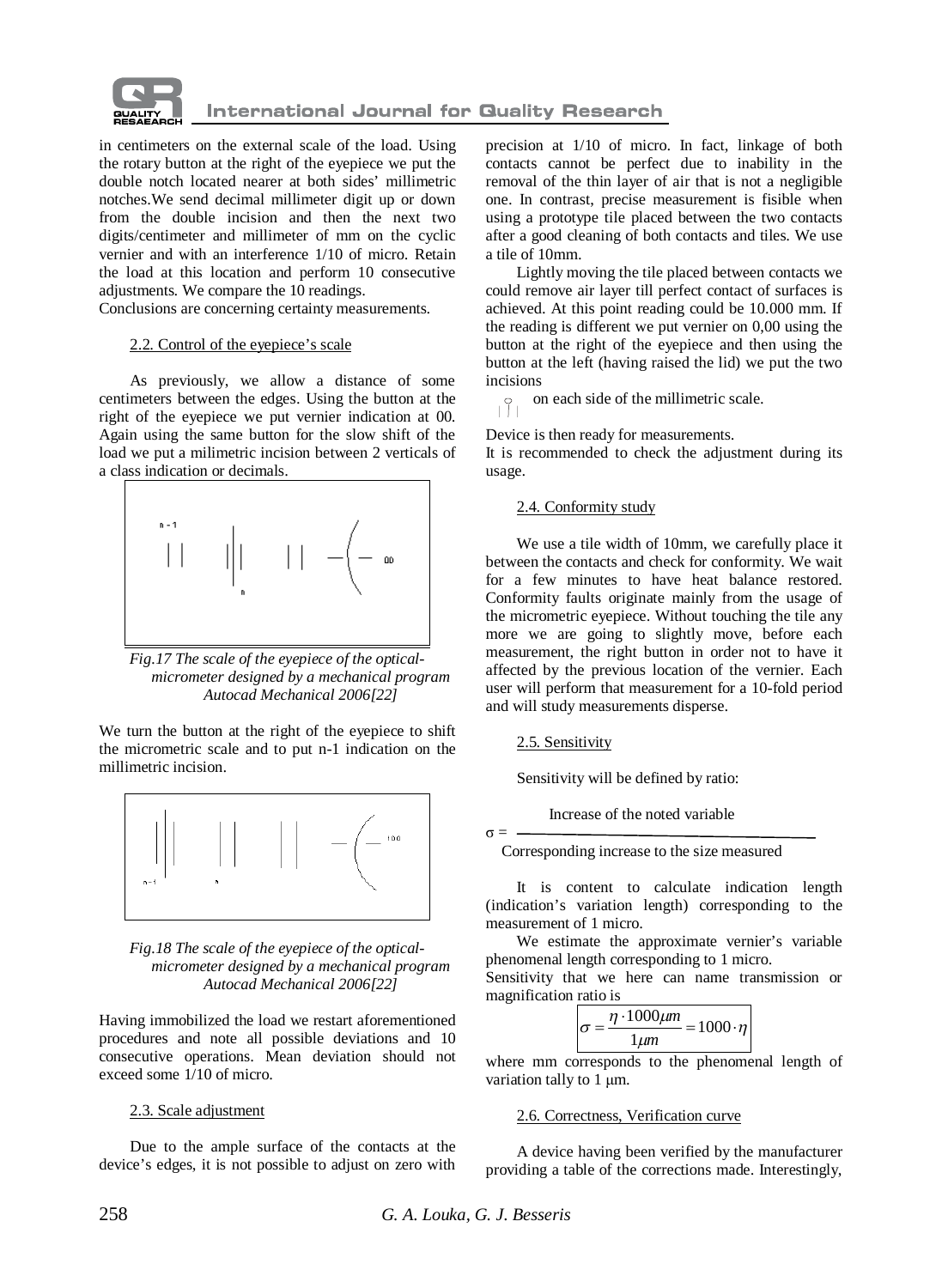we can design the verification curve 1 to 20 mm, recording lengths on x axis and corrections on y axis (1/10 of micro). These correction values should be added algebraically to the measurements results.

#### 2.7. Accuracy

Accuracy is the total quality of the device we can conclude to after that study of metrological quality. What is the total error?

We can ascertain that a measurement can be made with block  $0.1 \mu m$  to  $0.2 \mu m$ .

IV. Items measurements with parallel surfaces 1. Scale adjustment with the use of a 10mm tile.

#### *3. INNER DIAMETER*

Measurement of inner diameter is made with the use of the bank used as a support of both the item to be measured and a couple of contacts we fix on the device's edges.

#### 3.1. The bank

The bank is cautiously placed on the sliders having previously been dislocated at a sufficient distance from the fixed edge.



*Fig.19 The axis of the Orthogonal-Cartesian System designed by a mechanical program Autocad Mechanical 2006 [22]*

- The graduated wheel located behind the bank permits a vertical dislocation (along  $ZZ'$  axis).
- The button located in front of the bank dilocates per yy' axis
- The button located on the left of the bank allows rotation per yy' axis
- The button located in front on the right of the bank allows rotation per ZZ' axis

Generally, on the bank we put metallic blocks with shims permitting us to access the central part of the measured items.



Fig.20 *The parts of the bank which compose the opticalmicrometer, designed by a mechanical program Autocad Mechanical 2006 [22]*

 These contacts consist of two pieces fixed on the device's edges that allow our access with the interior surface of the cylinder.

 Thin-edged contacts are designed for diameters 10- 20 mm and the others with thick edges are designed for diameters 20-200 mm.

#### 3.3. Item placement

We are about to place the item in a way that contacts edges are precisely in contact with the edges of a diameter.

 In fact, if we do not take all necessary precautions we may have errors, as shown in the figures below.





 After having carefully cleaned item and contacts we put the item on the supports. We bring contacts in contact with the interior surface. We bring side contact in contact with micrometer. We adjust pointer around zero. Using the central anterior button of the bank we move the bank per yy' axis till we have a maximum indication on the micrometer. Then, using the button located on the left of the bank we close the bank so that indicator reaches to its minimum. Adjustments are made both for axis controllers and the items to be measured.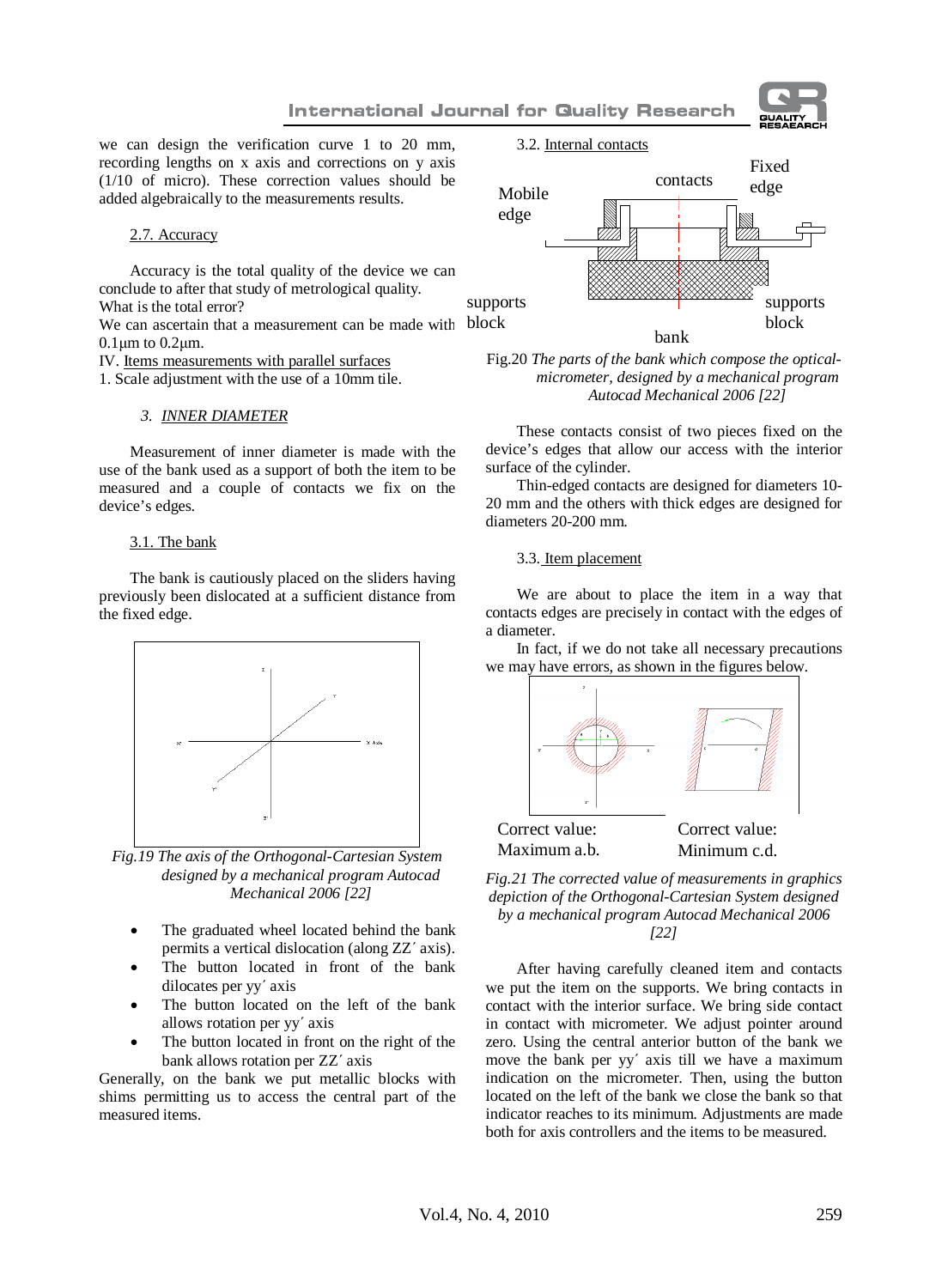

### 3.4. Diameter measurement

It is about an internal differential measurement where reference length is a prototype axis controller.



Item to be measured

*Fig.22 The process of internal diameter measurement of the Optical-micrometer industrial type machine, designed by a mechanical program Autocad Mechanical 2006[22]*

Diameter OB about to be measured is:

 $OB = OA + AB$ 

but,  $AB = b-a$ 

where b and  $\alpha$  are the values taken at the device, where:  $OB = e + b - \alpha$ 

where  $e = OA$  (prototype diameter)

 We have to make verification corrections on b and  $\alpha$ . We will try to identify precision of that measurement considering device's precision.

# **6. CONCLUDING REMARKS**

The estimated variance components are obtained from the Gage R&R study. One basic criterion for the acceptability of the measurement system is that

$$
\sigma_{\sigma_{T}}^{\prime} \circ r \sqrt{\rho_{M}}^{\prime} \circ 0,1
$$

commonly referred to as the Total gage R&R %Study Var, should be suitably small. (It should be noted that the title '%Study Var' as provided in statistical packages, refers to the per cent study variation which involves ratios of standard deviations and not ratios of variances as the name % Study Var may lead the reader to believe).[14] Values between 0.1 and 0.3 may be acceptable depending on factors such as the importance of the application, the cost of the measurement device, and the cost of repair. Values over 30% are generally considered unacceptable and it is recommended that every effort should be made to improve the measurement system.[14]

According to the Measurement System Analysis (M.S.A.) and the Gauge R&R technique, which focused in the above section, we can estimate that:

- 1. If we have R&R%<10% then, the measurement system that we use is excellent.
- 2. If we have R&R%<30% then, the measurement system that we use is moderate.

3. If we have R&R%>30% then, the measurement system that we use is worthless.

 If we observe the figures with the calculations in the chapter 'Conclusions for the Gauge R&R Technique' of the thesis, we will see that the measurement system that we are using in the laboratory is excellent for some measurements, moderate for more and worthless for some of them.

In addition, if we notice the tables that there are in the thesis, we will see that the operators do not have any significant role in the measurement system. The difference in the measurements between the five operators is very small and in the most measurements, there isn't any difference at all. The operators didn't know the results from the theoretical calculations. Moreover, each of the five operators made the measurements without any other influence and separate from the other operator.

*Results for Parallel Plates :*



*Fig.6.1 The Gage R&R Charts with the method Xbar/R,, for the parallel plate pieces. These depicts the following charts: Components of Variation, R Chart by Operator, Xbar Chart by Operator, Response by Part, Response by Operator & Operator\*Part Interaction, with the use of Minitab program,Version13 [21]*



*Fig.6.2 The Run Chart of measurements for parallel plates in graphics depiction with the use of Minitab program,Version13 [21]*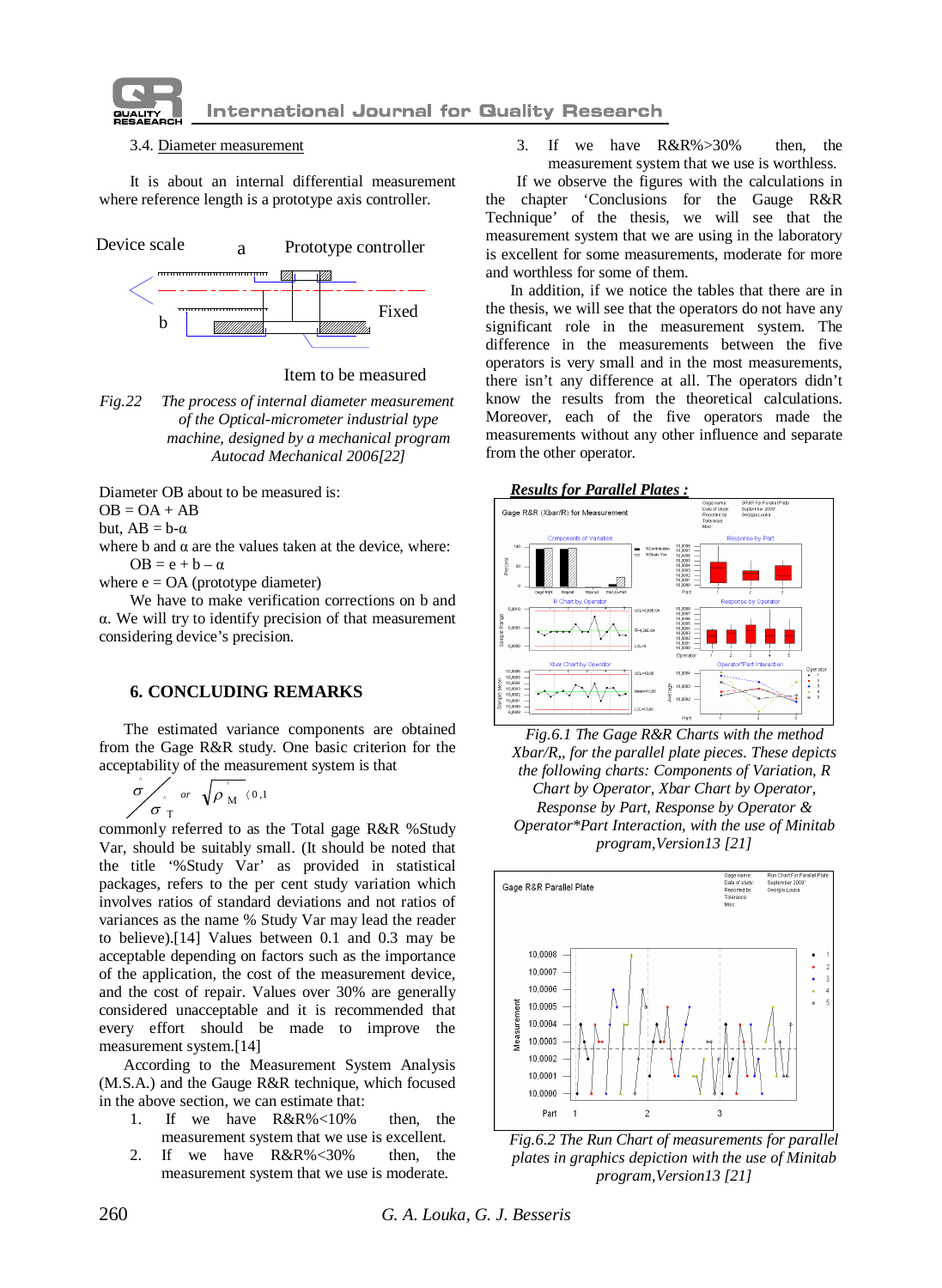

#### *Results for Internal Diameter Pieces:*



*Fig.6.3 The Gage R&R Charts with the method ANOVA,, for the internal diameter pieces. These depicts the following charts: Components of Variation, R Chart by Operator, Xbar Chart by Operator, Response by Part, Response by Operator & Operator\*Part Interaction with the use of Minitab program,Version13 [21]*



*Fig.6.4 The Run Chart of measurements for internal diameter pieces in graphics depiction with the use of Minitab program,Version13 [21]*





*Fig.6.5 The Gage R&R Charts with the method ANOVA,, for the external diameter pieces. These depicts the following charts: Components of Variation, R Chart by Operator, Xbar Chart by Operator, Response by Part, Response by Operator & Operator\*Part Interaction, with the use of Minitab program,Version13[21]*



*Fig.6.6 The Run Chart of measurements for external diameter pieces in graphics depiction with the use of Minitab program ,Version 13[21]*

#### *Results for the Temperature factor with ANOVA Method :*



Fig.6.7 *Residuals Versus the Order of the Data, which the response is the Measurement, with the use of Minitab program,Version13 [21]*



*Fig.6.8 Residuals Versus the Fitted Value, which the response is the Measurement, with the use of Minitab program, Version 13[21]*



*Fig.6.9 Normal Probability Plot of the Residuals, which the response is the Measurement, with the use of Minitab program, Version 13[21]*

Summarized all the above calculations we can assay that the measurement of the experiment has remarkable deviations, consequently in the repeatability of the metric system. In the piece of the measure the internal diameter the operator has significant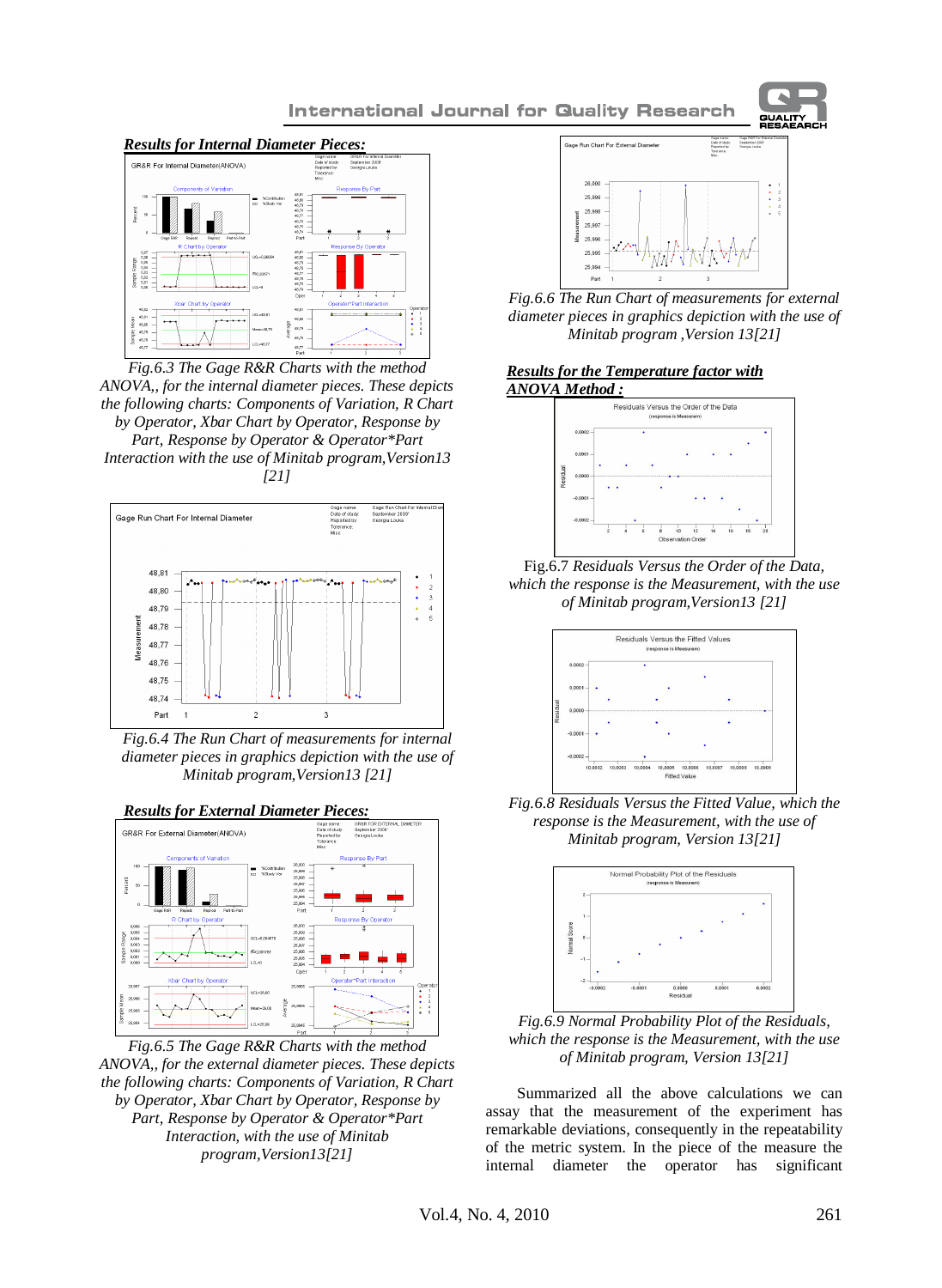

effectiveness. In contrast, in the experiment of the measure of the external diameter axis significant deviations presents the pieces, that is to say the measurements of each operator.If %GCR Repeatability  $> 10\%$  or 1, a red sign is flagged, and an immediate attention is needed for instrument adjustment or calibration. So, in the experiment we estimate that :

GCR(Parallel Plate) =  $0.57 < 1$ , Acceptable

GCR (Internal Diameter Piece) = 78,328 > 1, UnacceptableGCR (External Diameter Piece) = 3,167 > 1, UnacceptableThe system we used presented the above results and we can demonstrate that there is an explanation about that situation. During the experiment we made the proper calibration firstly for the parallel plates which is the first part we measure. Then the

machine keep measure the other pieces without calibration again. That is, the measuring system we used to calculate our data -the Gauge R&R- is reliable for examine the reliability and reproducibility of the machine. In conclusion, we can say that our measurement system has a lot of variability itself and we can characterize it as uncertain. It is necessary for us to improve it, in order to measure with reliability.Therefore, the measurements from the five operators are very reliable and the difference that we observe between the measurements and the theoretical calculations it is because of the measurement system or because of the calibration of the machine in the laboratory.

### **REFERENCES:**

- [1] J.F.W. Galyer, C.R. Shotbolt (1990), Metrology for Engineers, C. Cassell Publisher Ltd, 5th Edition.
- [2] Georgios K. Goynaridis (2005), Electric Power Systems II in Laboratory, Ion, 2nd Edition.
- [3] Dokopoylos P. (1986), Introduction in the Electric Power Systems, Paratiritis, 1st Edition.
- [4] Richard K. Burdick, Connie M. Borror, and Douglas C. Montgomery, A Review of Methods for Measurement Systems Capability Analysis, Journal of Quality Technology, Vol. 35, No. 4, October 2003, pp. 342-354.
- [5] Greg A. Larsen, Measurement System Analysis in a Production Environment with Multiple Test Parameters, Quality Engineering, Vol. 16, No. 2, 2003, pp. 297–306.
- [6] James R. Evans, James W. Dean, Jr. (2004), Total Quality–Management, Organization and Strategy, South–Western Pub, 4th Edition.
- [7] Dusko Pavletic, and Mirko Sokovic, Quality improvement Model At The Manufacturing process Preparation Level, International Journal for Quality Research, Vol. 3, No. 4, 2009, pp. 309-315.
- [8] Marija Karajovic Zogovic, Ivan Savovic, Aleksandra Kokic Arsic, Vesna Matovic, Quality of Test Results Expressed Through Measurement Uncertainty, International Journal for Quality Research, Vol. 3, No. 3, 2009, pp. 1-7.
- [9] Douglas C. Montgomery (1997), Introduction to Statistical Quality Control, John Wiley and Sons. Inc, 3rd Edition.
- [10] Edwin R. van den Heuvel, and Albert Trip, Evaluation of Measurement Systems with a Small Number of Observers, Quality and Reliability Engineering International, Vol. 15, 2002-03, pp. 323-331.
- [11] Acheson J. Duncan (1974), Quality Control & Industrial Statistics, Richard D. Irwin, INC., 4th Edition.
- [12] E.Vassilakis,and G.Besseris, An application of TQM tools at a maintenance division of a large aerospace company, Journal of Quality in Maintenance Engineering, Vol. 15, No. 1, 2009, pp. 31-46.
- [13] E.Vassilakis,and G.Besseris, The use of SPC tools fpr a preliminary assessment of an aero engines' maintenance process and prioritisation of aero engines' faults, Journal of Quality in Maintenance Engineering, Vol. 16, No. 1, 2010, pp. 5-22.
- [14] William H. Woodall, and Connie M. Borror, Some Relationships between Gage R&R Criteria, Quality and Reliability Engineering International, Vol. 24, 2008, pp. 99-106.
- [15] Pearn, W.L. and Liao, M.Y., Estimating and testing process precision with presence of gauge measurement errors, Quality and Quantity, Vol. 41, No. 5, 2007, pp. 757-77.
- [16] Levinson, W.A., How good is your gauge?, Semiconductor International, Vol., No., October 1995, pp. 165-8.
- [17] Montgomery, D.C., and Runger, G.C. , Gauge capability and designed experiments, Part I, Quality Engineering, Vol. 6, No. 1, 1993, pp. 115-35.
- [18] Karl D. Majeske, and Richard W. Andrews, Evaluating Measurements Systems and Manufacturing Process Using Three Quality Measures, Quality Engineering, Vol. 15, No. 2, 2002-03, pp. 243-251.
- [19] http://en.wikipedia.org
- [20] http://www.emerald-library.com/ft

[21] Minitab Programme, Version 13.0Autocad Mechanical Desktop Programme, Version 2006'

Received: 30.09.2010 Accepted: 30.11.2010 Open for discussion: 1 Year